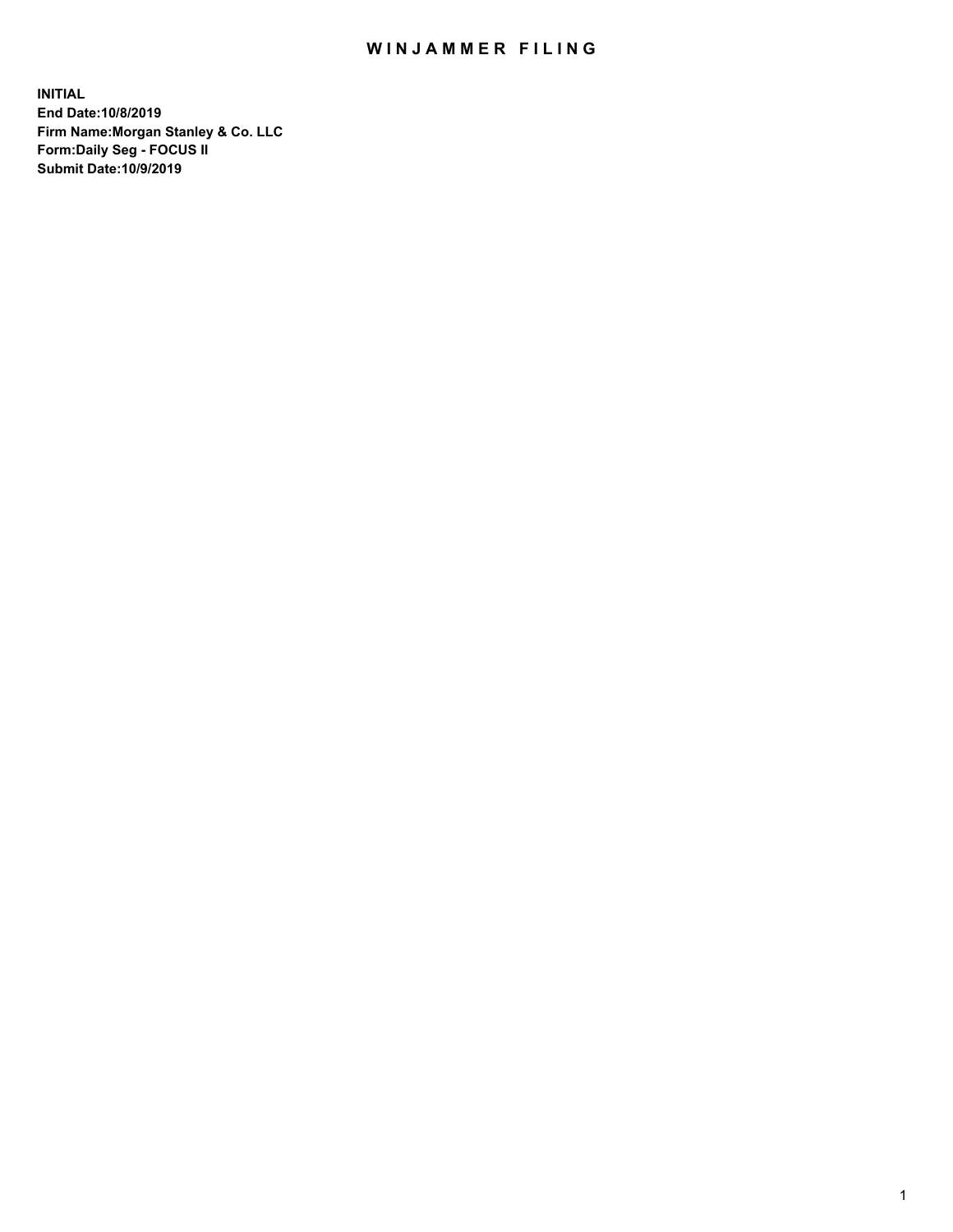**INITIAL End Date:10/8/2019 Firm Name:Morgan Stanley & Co. LLC Form:Daily Seg - FOCUS II Submit Date:10/9/2019 Daily Segregation - Cover Page**

| Name of Company                                                                                                                                                                                                                                                                                                                | Morgan Stanley & Co. LLC                               |
|--------------------------------------------------------------------------------------------------------------------------------------------------------------------------------------------------------------------------------------------------------------------------------------------------------------------------------|--------------------------------------------------------|
| <b>Contact Name</b>                                                                                                                                                                                                                                                                                                            | <b>Ikram Shah</b>                                      |
| <b>Contact Phone Number</b>                                                                                                                                                                                                                                                                                                    | 212-276-0963                                           |
| <b>Contact Email Address</b>                                                                                                                                                                                                                                                                                                   | lkram.shah@morganstanley.com                           |
| FCM's Customer Segregated Funds Residual Interest Target (choose one):<br>a. Minimum dollar amount: ; or<br>b. Minimum percentage of customer segregated funds required:% ; or<br>c. Dollar amount range between: and; or<br>d. Percentage range of customer segregated funds required between:% and%.                         | 235,000,000<br><u>0</u><br><u>0 0</u><br>0 Q           |
| FCM's Customer Secured Amount Funds Residual Interest Target (choose one):<br>a. Minimum dollar amount: ; or<br>b. Minimum percentage of customer secured funds required:%; or<br>c. Dollar amount range between: and; or<br>d. Percentage range of customer secured funds required between:% and%.                            | 140,000,000<br><u>0</u><br><u>00</u><br>0 <sub>0</sub> |
| FCM's Cleared Swaps Customer Collateral Residual Interest Target (choose one):<br>a. Minimum dollar amount: ; or<br>b. Minimum percentage of cleared swaps customer collateral required:% ; or<br>c. Dollar amount range between: and; or<br>d. Percentage range of cleared swaps customer collateral required between:% and%. | 92,000,000<br><u>0</u><br><u>00</u><br>0 <sup>0</sup>  |

Attach supporting documents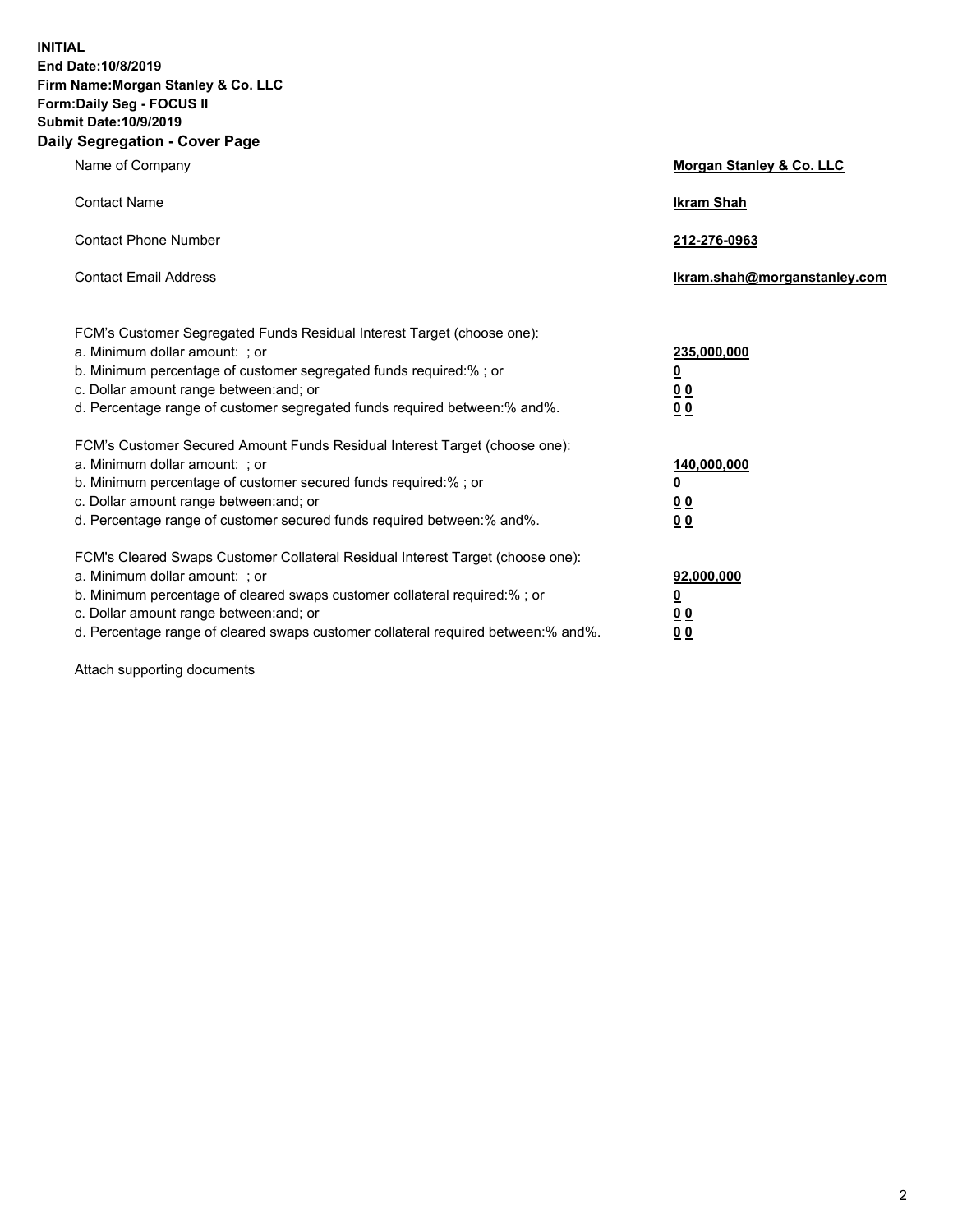## **INITIAL End Date:10/8/2019 Firm Name:Morgan Stanley & Co. LLC Form:Daily Seg - FOCUS II Submit Date:10/9/2019**

## **Daily Segregation - Secured Amounts**

|    | Foreign Futures and Foreign Options Secured Amounts                                         |                                             |
|----|---------------------------------------------------------------------------------------------|---------------------------------------------|
|    | Amount required to be set aside pursuant to law, rule or regulation of a foreign            | $0$ [7305]                                  |
|    | government or a rule of a self-regulatory organization authorized thereunder                |                                             |
| 1. | Net ledger balance - Foreign Futures and Foreign Option Trading - All Customers             |                                             |
|    | A. Cash                                                                                     | 3,043,641,787 [7315]                        |
|    | B. Securities (at market)                                                                   | 2,209,994,312 [7317]                        |
| 2. | Net unrealized profit (loss) in open futures contracts traded on a foreign board of trade   | -232,968,867 [7325]                         |
| 3. | Exchange traded options                                                                     |                                             |
|    | a. Market value of open option contracts purchased on a foreign board of trade              | 31,407,424 [7335]                           |
|    | b. Market value of open contracts granted (sold) on a foreign board of trade                | -32,243,886 [7337]                          |
| 4. | Net equity (deficit) (add lines 1.2. and 3.)                                                | 5,019,830,770 [7345]                        |
| 5. | Account liquidating to a deficit and account with a debit balances - gross amount           | 110,335,510 [7351]                          |
|    | Less: amount offset by customer owned securities                                            | -109,487,797 [7352]                         |
| 6. | Amount required to be set aside as the secured amount - Net Liquidating Equity              | 5,020,678,483 [7355]                        |
|    | Method (add lines 4 and 5)                                                                  |                                             |
| 7. | Greater of amount required to be set aside pursuant to foreign jurisdiction (above) or line | 5,020,678,483 [7360]                        |
|    | 6.                                                                                          |                                             |
|    | FUNDS DEPOSITED IN SEPARATE REGULATION 30.7 ACCOUNTS                                        |                                             |
| 1. | Cash in banks                                                                               |                                             |
|    | A. Banks located in the United States                                                       | 204,608,342 [7500]                          |
|    | B. Other banks qualified under Regulation 30.7                                              | 541,266,132 [7520] 7                        |
|    |                                                                                             | [7530]                                      |
| 2. | Securities                                                                                  |                                             |
|    | A. In safekeeping with banks located in the United States                                   | 575,504,524 [7540]                          |
|    | B. In safekeeping with other banks qualified under Regulation 30.7                          | 0 [7560] 575,504,524                        |
| 3. | Equities with registered futures commission merchants                                       |                                             |
|    | A. Cash                                                                                     | 9,557,979 [7580]                            |
|    | <b>B.</b> Securities                                                                        | $0$ [7590]                                  |
|    | C. Unrealized gain (loss) on open futures contracts                                         | 85,099 [7600]                               |
|    | D. Value of long option contracts                                                           | $0$ [7610]                                  |
| 4. | E. Value of short option contracts                                                          | 0 [7615] 9,643,078 [7                       |
|    | Amounts held by clearing organizations of foreign boards of trade                           |                                             |
|    | A. Cash                                                                                     | $0$ [7640]                                  |
|    | <b>B.</b> Securities                                                                        | $0$ [7650]                                  |
|    | C. Amount due to (from) clearing organization - daily variation                             | $0$ [7660]                                  |
|    | D. Value of long option contracts                                                           | $0$ [7670]<br>0 [7675] 0 [7680]             |
| 5. | E. Value of short option contracts<br>Amounts held by members of foreign boards of trade    |                                             |
|    | A. Cash                                                                                     |                                             |
|    | <b>B.</b> Securities                                                                        | 2,479,664,764 [7700]                        |
|    | C. Unrealized gain (loss) on open futures contracts                                         | 1,634,489,788 [7710]<br>-233,053,966 [7720] |
|    | D. Value of long option contracts                                                           | 31,407,424 [7730]                           |
|    | E. Value of short option contracts                                                          | -32,243,886 [7735] 3.                       |
|    |                                                                                             | [7740]                                      |
| 6. | Amounts with other depositories designated by a foreign board of trade                      | $0$ [7760]                                  |
| 7. | Segregated funds on hand                                                                    | $0$ [7765]                                  |
| 8. | Total funds in separate section 30.7 accounts                                               | 5,211,286,200 [7770]                        |
| 9. | Excess (deficiency) Set Aside for Secured Amount (subtract line 7 Secured Statement         | 190,607,717 [7380]                          |
|    | Page 1 from Line 8)                                                                         |                                             |
| 10 | ast Americation Express funds in concrete continuo                                          | 110.000.000177001                           |

- 10. Management Target Amount for Excess funds in separate section 30.7 accounts **140,000,000** [7780]
- 11. Excess (deficiency) funds in separate 30.7 accounts over (under) Management Target **50,607,717** [7785]

Less: amount offset by customer owned securities **-109,487,797** [7352] **847,713** [7354] **5,020,678,483** [7355]

## **5,020,678,483** [7360]

82 [7520] **745,874,474** 

**8. In page 13.504,524** [7570]

E. Value of short option contracts **0** [7615] **9,643,078** [7620]

 E. Value of short option contracts **-32,243,886** [7735] **3,880,264,124 190,607,717** [7380]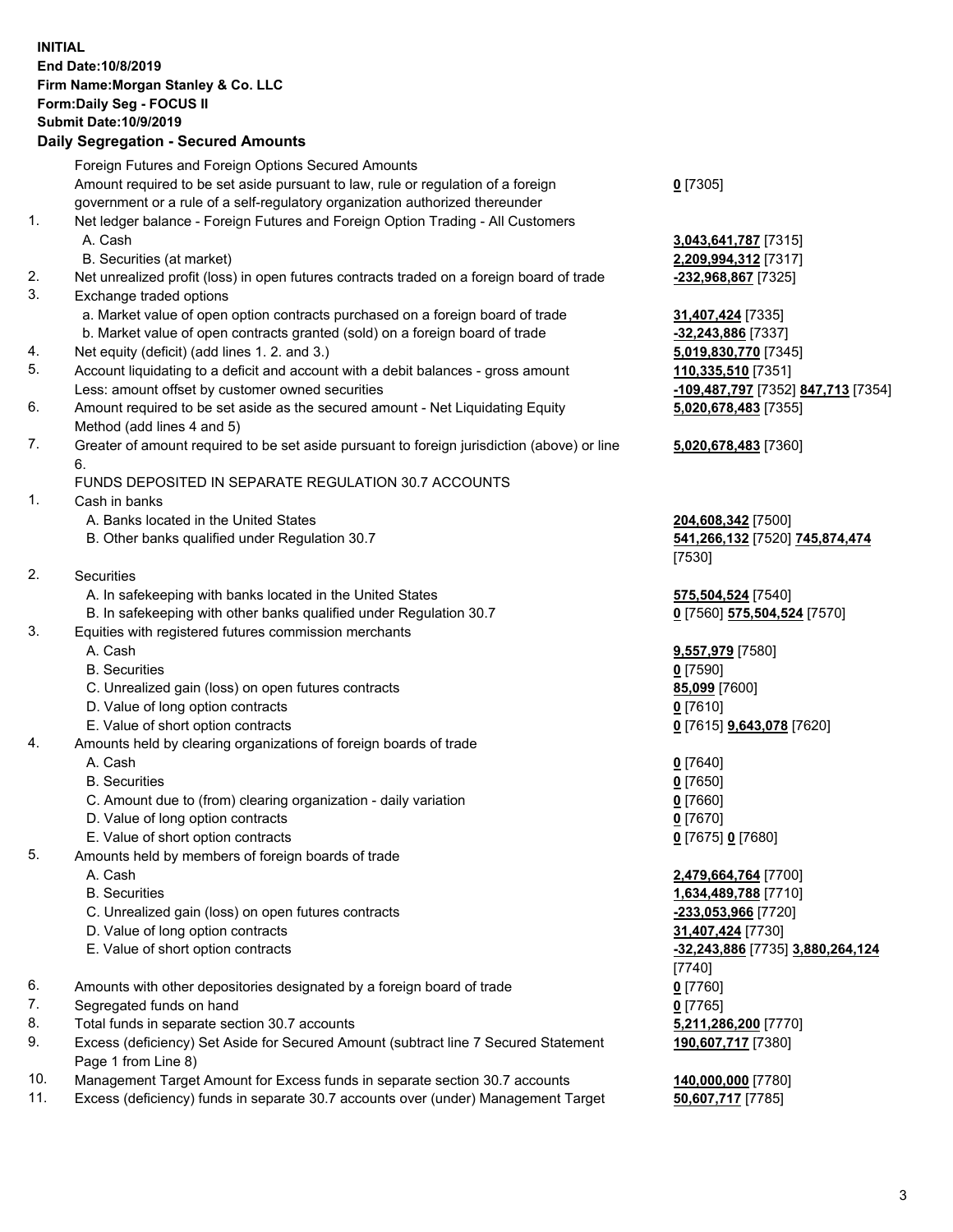|     | <b>INITIAL</b><br>End Date: 10/8/2019                                               |                                                 |
|-----|-------------------------------------------------------------------------------------|-------------------------------------------------|
|     | Firm Name: Morgan Stanley & Co. LLC                                                 |                                                 |
|     | Form: Daily Seg - FOCUS II                                                          |                                                 |
|     | <b>Submit Date: 10/9/2019</b>                                                       |                                                 |
|     | Daily Segregation - Segregation Statement                                           |                                                 |
|     | SEGREGATION REQUIREMENTS(Section 4d(2) of the CEAct)                                |                                                 |
| 1.  | Net ledger balance                                                                  |                                                 |
|     | A. Cash                                                                             | 11,426,722,213 [7010]                           |
|     | B. Securities (at market)                                                           | 6,355,874,231 [7020]                            |
| 2.  | Net unrealized profit (loss) in open futures contracts traded on a contract market  | -897,019,285 [7030]                             |
| 3.  | Exchange traded options                                                             |                                                 |
|     | A. Add market value of open option contracts purchased on a contract market         | 501,574,925 [7032]                              |
|     | B. Deduct market value of open option contracts granted (sold) on a contract market | -357,244,628 [7033]                             |
| 4.  | Net equity (deficit) (add lines 1, 2 and 3)                                         | 17,029,907,456 [7040]                           |
| 5.  | Accounts liquidating to a deficit and accounts with                                 |                                                 |
|     | debit balances - gross amount                                                       | 400,251,759 [7045]                              |
|     | Less: amount offset by customer securities                                          | <mark>-400,035,823</mark> [7047] 215,936 [7050] |
| 6.  | Amount required to be segregated (add lines 4 and 5)                                | 17,030,123,392 [7060]                           |
|     | FUNDS IN SEGREGATED ACCOUNTS                                                        |                                                 |
| 7.  | Deposited in segregated funds bank accounts                                         |                                                 |
|     | A. Cash                                                                             | 4,095,558,103 [7070]                            |
|     | B. Securities representing investments of customers' funds (at market)              | $0$ [7080]                                      |
|     | C. Securities held for particular customers or option customers in lieu of cash (at | 840,518,713 [7090]                              |
|     | market)                                                                             |                                                 |
| 8.  | Margins on deposit with derivatives clearing organizations of contract markets      |                                                 |
|     | A. Cash                                                                             | 6,941,075,459 [7100]                            |
|     | B. Securities representing investments of customers' funds (at market)              | $0$ [7110]                                      |
|     | C. Securities held for particular customers or option customers in lieu of cash (at | 5,515,355,518 [7120]                            |
|     | market)                                                                             |                                                 |
| 9.  | Net settlement from (to) derivatives clearing organizations of contract markets     | -222,600,224 [7130]                             |
| 10. | Exchange traded options                                                             |                                                 |
|     | A. Value of open long option contracts                                              | 501,574,925 [7132]                              |
|     | B. Value of open short option contracts                                             | -357,244,628 [7133]                             |
| 11. | Net equities with other FCMs                                                        |                                                 |
|     | A. Net liquidating equity                                                           | 9,707,512 [7140]                                |
|     | B. Securities representing investments of customers' funds (at market)              | $0$ [7160]                                      |
|     | C. Securities held for particular customers or option customers in lieu of cash (at | $0$ [7170]                                      |
|     | market)                                                                             |                                                 |
| 12. | Segregated funds on hand                                                            | $0$ [7150]                                      |
| 13. | Total amount in segregation (add lines 7 through 12)                                | 17,323,945,378 [7180]                           |
| 14. | Excess (deficiency) funds in segregation (subtract line 6 from line 13)             | 293,821,986 [7190]                              |
| 15. | Management Target Amount for Excess funds in segregation                            | 235,000,000 [7194]                              |
|     |                                                                                     |                                                 |

16. Excess (deficiency) funds in segregation over (under) Management Target Amount Excess

**58,821,986** [7198]